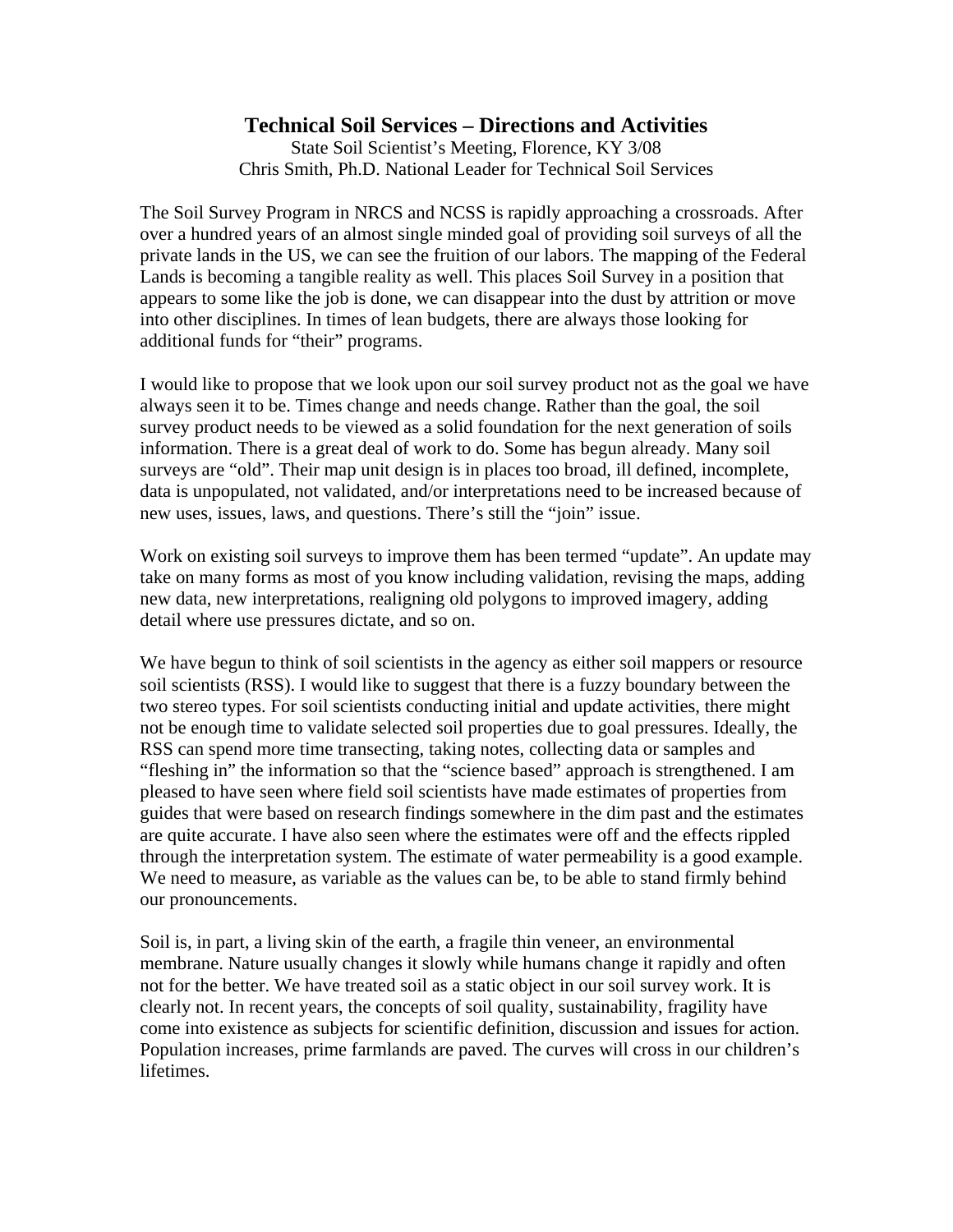Ethanol demand is placing a dramatically increasing demand for farmland. Nine billion gallons per year are currently produced and 32 billion gallons per year are called for by 2022. Breaking out CRP HEL lands seems inevitable, nutrient and pesticide loading across the landscape will put more pressure on surface waters. Conservation planning needs can only increase. Science based field specific resource inventories including soils help put the "walk the talk" into the agency mission.

I tell some that part of my job title is to "meddle in the affairs of others". I have formed working relationships with staff within the Conservation Engineering Division, Ecological Sciences, Conservation Planning, Farmland Protection, and Strategic Planning as well as being a representative to the Business Tools Council for the SSRA deputy area.

Last March, a team (CASPeR) was assembled to answer Dana York's question of why the field isn't getting to the field. I was on that team. The basic problem is the programmatic needs that keep the planner tied to the computer. There are over 50 recommendations in that report. One recommends the use of specialist teams which would include the Resource Soil Scientist. I have suggested that the field office personnel consider these teams to be part of the extended field office staff. In some areas, this is already in place. This is not to say that that is the only work the RSS performs. But I would like to submit that the job of a conservation planner has become so complex that a person who is a conservation generalist cannot properly deal with the nuances of many of the issues today. They commonly do not see some of the more subtle features that a trained soil scientist can see.

Resource inventories for conservation planning must be done in the field. For soils, a RSS can observe the characteristics in a field and by experience, determine if the soil is in good health or has been degraded and can then back up the hypothesis with measurements (which then are also stored in NASIS to improve the dataset and interpretations) and there is no reason why the RSS cannot assess the conditions in the field within their expertise and make recommendations to the planner as to the best practices to address the concerns.

The plan must use the data for the soil in that producer's field. The dominant soil in the field mapped as a complex must be determined. It's possible, especially in small fields, that the dominant condition is a minor component. If we are to keep the work of NRCS science based, an experienced eye must assist in the planning process.

Another issue regarding RSS assistance to the planning process involves the charge of CTA time during the resource inventory process. This is because the programmatic contract has not yet been developed or signed. TA can only be earned after contract signing. I suggested that to maximize the use of program dollars and minimize the use of scarce CTA funds, that only cursory field examinations be made during the initial stages of planning that are sufficient to determine the resource concerns. Then, after program enrollment, a more detailed inventory and documentation process take place that is then charged to the appropriate program. Some members of the CASPeR group agreed that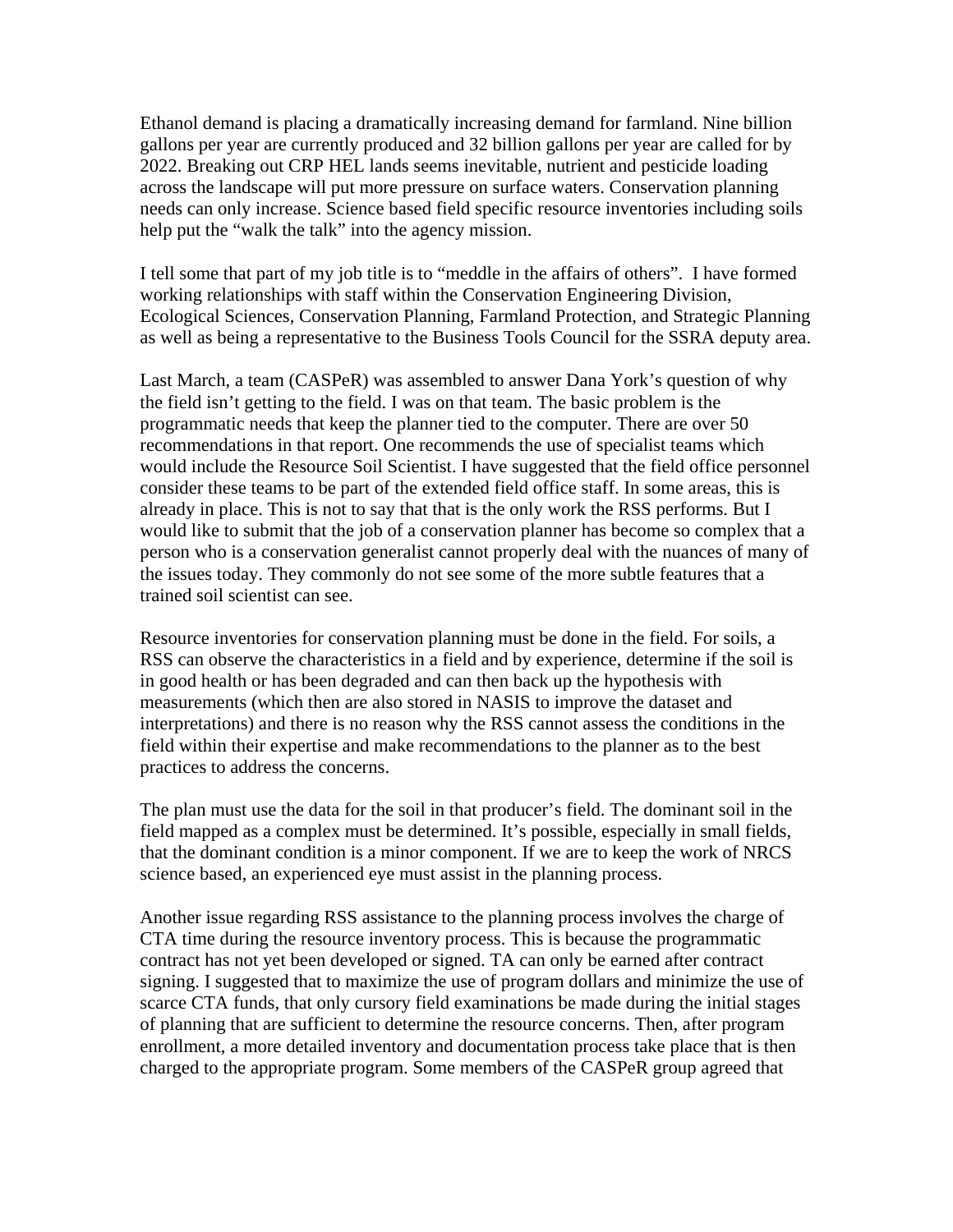this approach was workable while others did not yet see how this could be done. This idea needs further testing.

Technical Soil Services (TSS) within NRCS is focused on maximizing the use of soil survey information amongst the greatest number of customers as possible. TSS works to expand the knowledge of non-traditional users of soils (Urban Planners, Landscape Architects, Realtors, and Developers) as well as increasing the use of soils information by traditional users. We are working to increase the demand for our product. Even current users of soils data and interpretations and properties at times do not use it properly. Therefore a strong educational and advisory role is important. Through identifying customer types, certain topics become revealed that can lead to the need for new interpretations or delivery mechanisms. It is essential that TSS works with as many NRCS disciplines and external entities as possible and at every level in the agency to ensure that soils issues are properly addressed.

At the National level, aside from involvement with the CASPeR Team, I am on the National Conservation Practice Standard Subcommittee (as is Ed Griffin). In conjunction with that, Conservation Practice Physical Effects need to be reviewed to assure effects on soils are noted where appropriate. One way of creating demand for the services of a RSS is to assure soils issues are addressed within every applicable conservation practice. This is a job for every soil scientist doing RSS type of work. States create state versions of the national standards and a soil scientist is or should be on the Tech Guide Committee and reviewing these standards. If soils concerns are not addressed in the state standard, there is an excellent chance it was missed in the National Standard version. Ed, Terry , Leander or I should be notified so we can address the omission. Also, our Regional Resource Soil Scientists have been doing an excellent job of training other agency staff in the use of Soil Data Viewer.

The agency's current Strategic Plan nicely focuses on Soil Quality. The agency measures erosion reductions. In spite of significant reductions in erosion, USGS still reports high N and P loading in many surface waters. We need to do more in the nutrient management arena. We RSS need to have our knowledge refreshed on nutrient/soil dynamics to assist in soil sampling and understanding test results. Do not leave this to only the engineers and planners or water quality specialists. Work with them to add our expertise in how various soils respond to nutrients and their carrying capacity. When one thinks about it, it is probable that the hydrologic function of the nation's cropland has been significantly altered through reductions in infiltration by soil structure destruction and compaction pan formation. Obviously, the best way to keep nutrients and pesticides out of waterways is to keep the water in the field. This said, it is understood there is no free lunch and the increase in infiltration brings its own set of issues.

I see a potentially large workload for RSS in the Soil Survey update efforts and in dynamic soil property data collection. Where the term "update" means populating new data elements or validating existing data, much of this data collection can be couched under the concept or DSP which, in turn, may be couched within ESD efforts. Where soil survey crews are conducting field work to refine polygon boundaries or create new map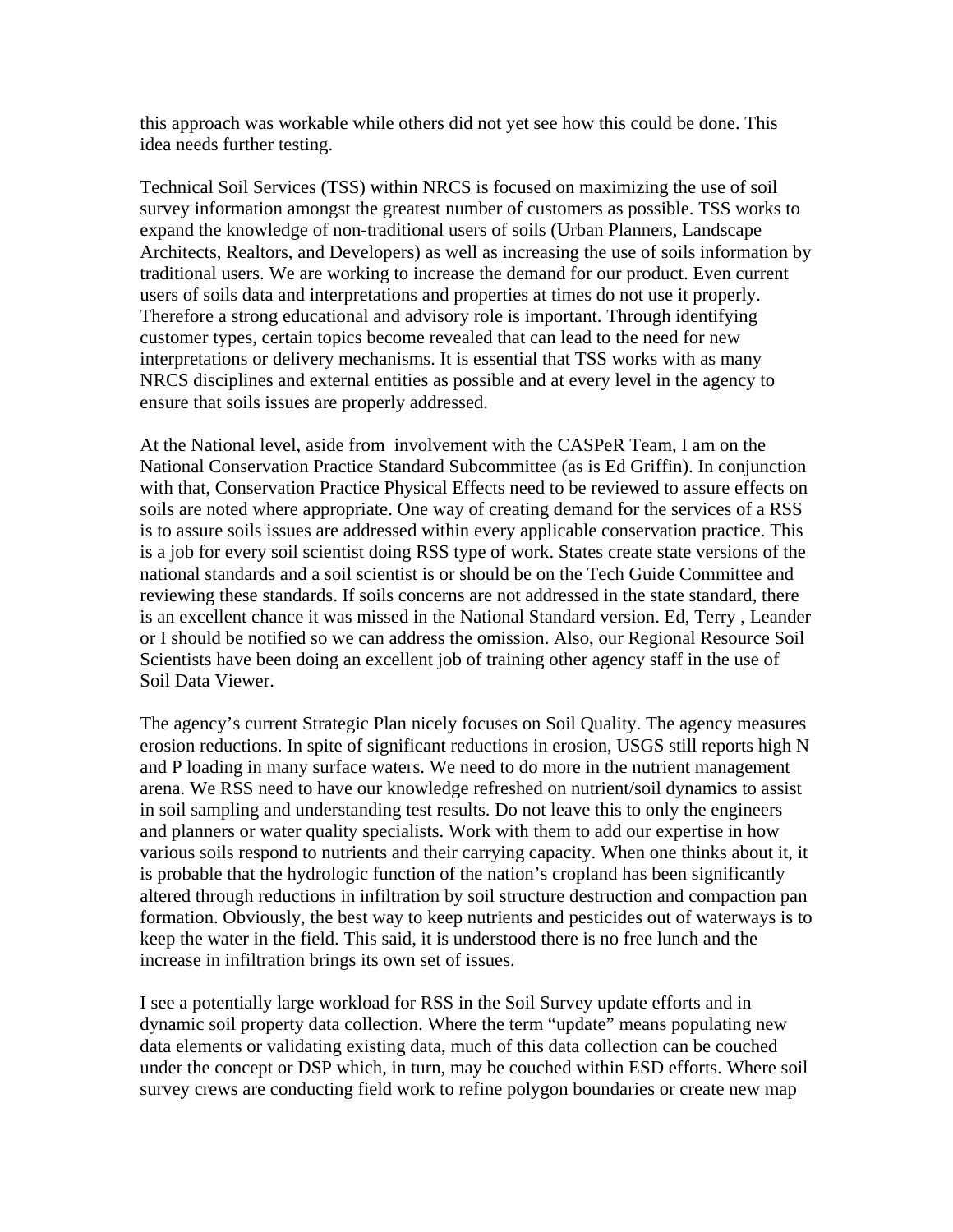units, there will probably be little time to collect more time consuming data via transects or plots. This is where the RSS can augment the soil survey effort.

By collecting a DSP database, eventually we will be able to document the effects of conservation practices and even state the degree of improvement or decline as a function of a practice or management system. This includes the topic of carbon sequestration. We need to develop a comprehensive protocol to assess the sustainability of our soil resource. It is literally a national security issue.

Web Soil Survey is a huge success. There are over 5200 visits per day presently and the increase in use continues in a linear fashion with no signs of plateauing. Even though the site is the envy of other natural resource agencies and NRCS Divisions, it is still confusing to some users. And the information accessed may not be most appropriate for the users needs. I have found that helping people walk through the site at least once is met with much appreciation. Also, more work needs to be done to bring WSS to provide the other types of information that our hard copy products provided.

In order to strengthen the role and need for the RSS, we must educate the line officers and top leadership in the value of our participation from field to national planning and external customer assistance. You will find in your packet, a one page flier aimed at heightening awareness of functions and activities of RSS. I will send this electronically for you to circulate by the best means within your state. In states where RSS are actively assisting NRCS activities, we have become our best advertisement. In other states, for various reasons, there's work to do. There will be a session this week highlighting success stories in various states. I hope we will get some new ideas to take back home and even be inspired.

In order to tell our story to management and leadership, a modified version of Russ Kelsey's RSS Reporting system is being programmed into NASIS. The hope is that the reportable items can then be linked to TCAS through IDEA to provide a more robust sorting of progress and kind of work performed. You, as state soil scientist, will be the ones to show the state conservationist what work is being done and where if need be.

A major effort is underway to produce a Technical Soil Services Handbook. The intent is to enumerate all of the major topics addressed by RSS at any level of the agency. It is not intended to repeat information that can be found at other sites or sources but, rather, to reference to those resources. The intent is for the "Handbook" to be electronic to facilitate url references. Input is being obtained from BLM and Forest Service on TSS they provide to be included in the Handbook. This will become an interdepartmental effort. A draft is planned for the end of the fiscal year.

There is also a TSS NEDC course being revised. We may not be able to pilot this year but it should align with the handbook well.

In closing, the major efforts in TSS are in advertising, education, inserting soils concerns and information in agency technical documents, influencing field office operations,